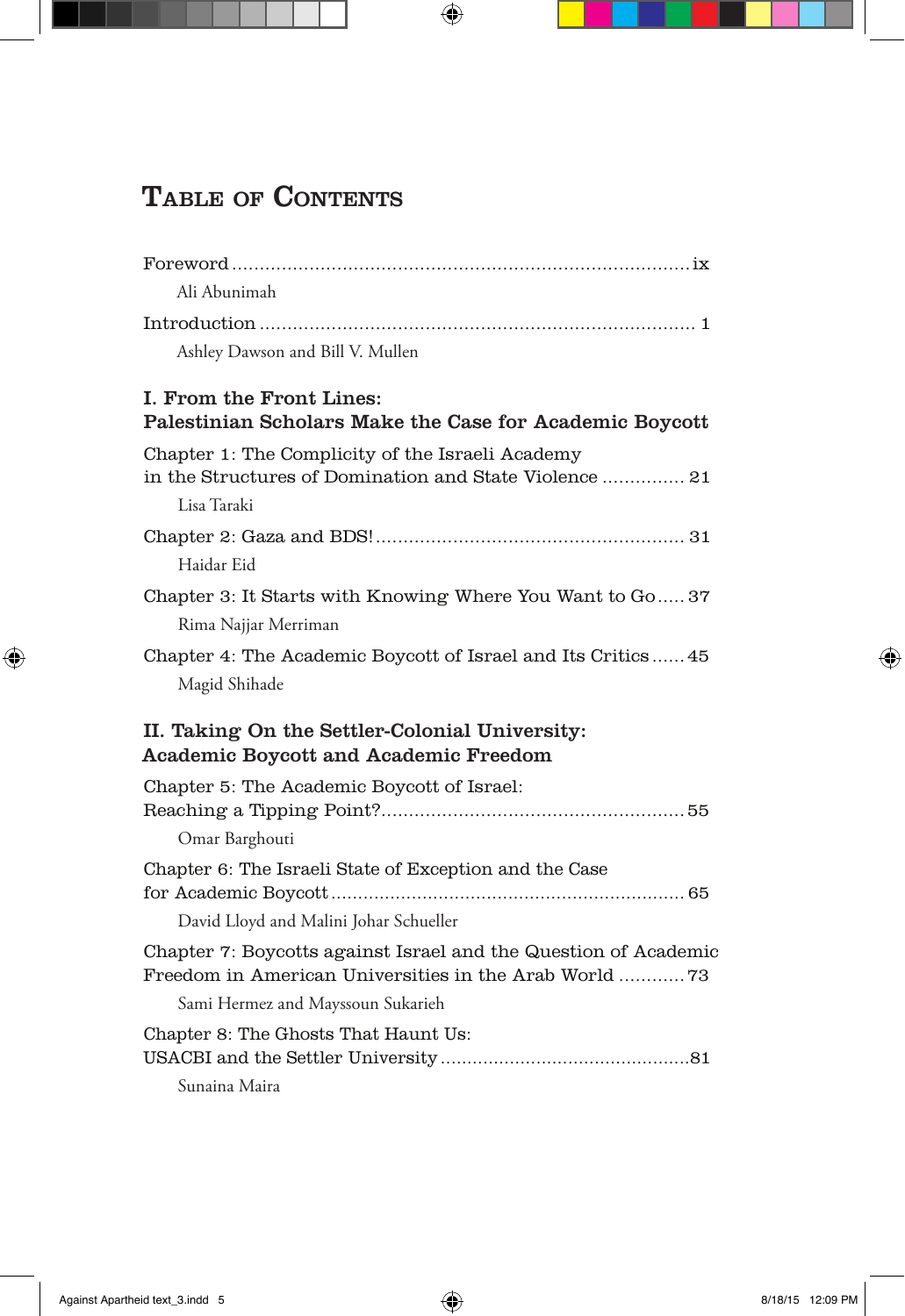|  |                       |  |  | III. The Academic Boycott of Israeli Universities |  |
|--|-----------------------|--|--|---------------------------------------------------|--|
|  | in Historical Context |  |  |                                                   |  |

 $\bigoplus$ 

| Chapter 9: Palestinian Solidarity in South Africa and the Academic<br>Boycott of Israel: The Case of the University of Johannesburg                                        |
|----------------------------------------------------------------------------------------------------------------------------------------------------------------------------|
| Salim Vally                                                                                                                                                                |
| Chapter 10: Structural Violence on Trial:<br>Noura Erakat                                                                                                                  |
| Chapter 11: The Boycott Will Work: An Israeli Perspective  111<br>Ilan Pappé                                                                                               |
| Chapter 12: Changing My Mind about the Boycott 117<br>Joan W. Scott                                                                                                        |
| IV. Scholars and Students in the Struggle, under Attack                                                                                                                    |
| Chapter 13: An Interview with Rabab Abdulhadi 123<br>David Finkel and Dianne Feeley                                                                                        |
| Chapter 14: How to Practice BDS in Academe 135<br>Steven Salaita                                                                                                           |
| Chapter 15: Testimony before the Faculty Senate Body, University<br>of Illinois at Urbana-Champaign, September 22, 2014 141<br>Vicente M. Diaz                             |
| Chapter 16: Climbing Down from the Ivory Tower:<br>Double Standards and the Use of Academic Boycotts<br>to Achieve Social and Economic Justice  145<br>Rima Najjar Kapitan |
| Chapter 17: Building Unity and Wrecking Walls:<br>Centering the Palestinian Right to Education  153                                                                        |
| Kristian Davis Bailey                                                                                                                                                      |
| Chapter 18: Standing for Justice: Challenges and Victories                                                                                                                 |
| Nerdeen Mohsen                                                                                                                                                             |
| V. New Horizons for the Academic Boycott Movement                                                                                                                          |

Chapter 19: Normalization: Supremacy Ideology Masquerading as Reality ....................................................... 171 Sarah Schulman

 $\bigoplus$ 

 $\bigoplus$